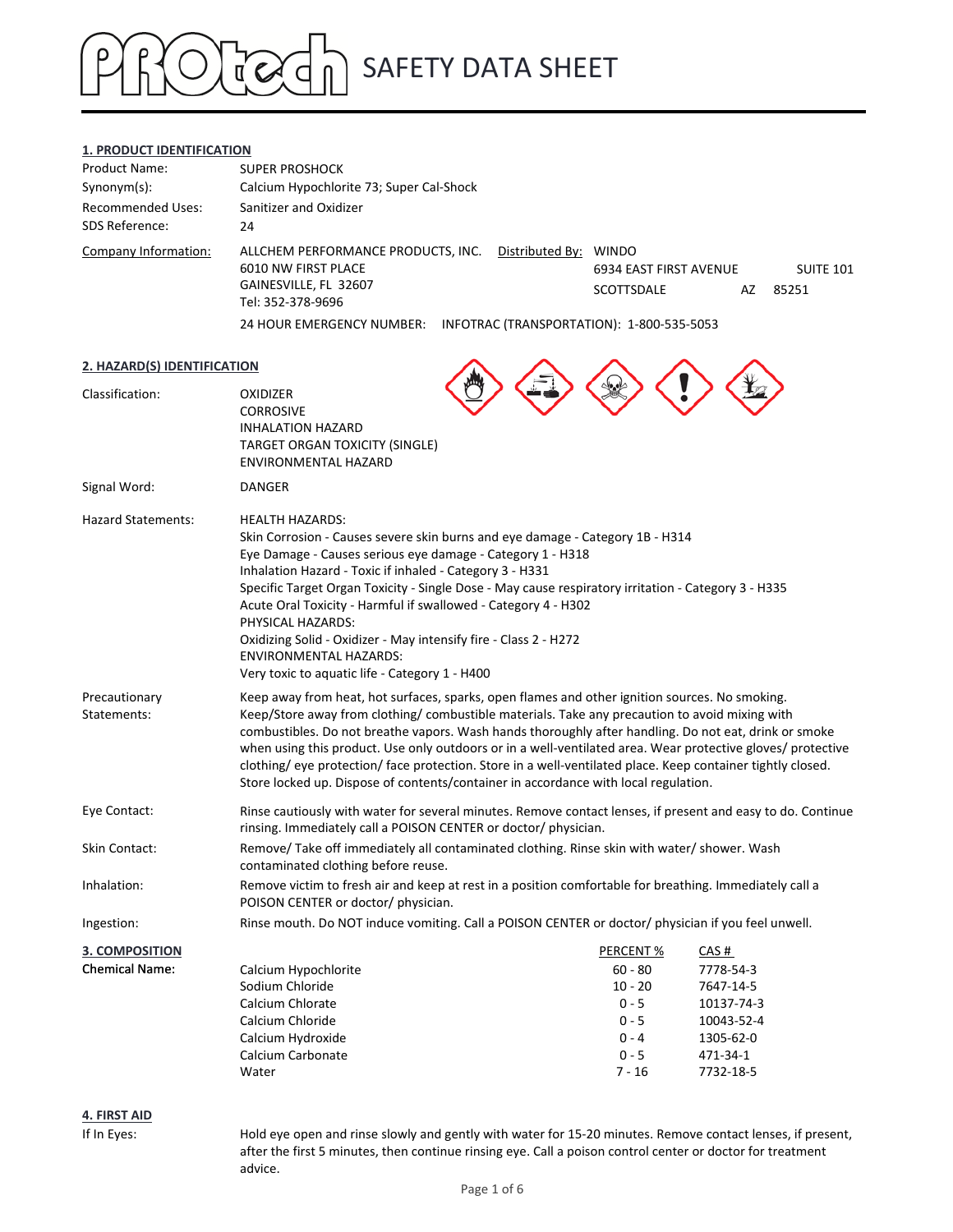| If on Skin or Clothing:         | Take off contaminated clothing. Rinse skin immediately with plenty of water for 15-20 minutes. Call a<br>poison control center or doctor for treatment advice.                                                                                                         |
|---------------------------------|------------------------------------------------------------------------------------------------------------------------------------------------------------------------------------------------------------------------------------------------------------------------|
| If Inhaled:                     | Move person to fresh air. If person is not breathing, call 911 or an ambulance, then give artificial<br>respiration, preferably mouth-to-mouth if possible. Call a poison control center or doctor for further<br>treatment advice.                                    |
| If Swallowed:                   | Call a poison control center or doctor immediately for treatment. Have person sip a glass of water if able to<br>swallow. Do not induce vomiting unless told to do so by a poison control center or doctor. Do not give<br>anything by mouth to an unconscious person. |
| Note:                           | Probable mucosal damage may contraindicate the use of gastric lavage. Have the product container or label<br>with you when calling a poison control center or doctor, or going for treatment.                                                                          |
| <b>F. FIDEFICUTING MEACURES</b> |                                                                                                                                                                                                                                                                        |

### **5. FIREFIGHTING MEASURES**

| Suitable / Unsuitable<br>Extinguishing Media: | Water only. Do not use dry extinguishers containing ammonium compounds. Use water to cool containers<br>exposed to fire.                                                                                                                                                                                                                                   |
|-----------------------------------------------|------------------------------------------------------------------------------------------------------------------------------------------------------------------------------------------------------------------------------------------------------------------------------------------------------------------------------------------------------------|
| Specific Hazards from<br>Chemical:            | This product is chemically reactive with many substances. Any contamination of the product with other<br>substances by spill or otherwise may result in a chemical reaction and fire. This product is an NFPA Class 3<br>Oxidizer which can cause a severe increase in fire intensity. Product is not known to be flammable,<br>combustible or pyrophoric. |
| <b>Special Protective</b><br>Equipment:       | See Section 8 for protective equipment for fire fighting.                                                                                                                                                                                                                                                                                                  |
| Other Information:                            | This product is a strong oxidizer which is capable of intensifying a fire once started. Product is not known to<br>be flammable, combustible or pyrophoric.                                                                                                                                                                                                |

### **6. ACCIDENTAL RELEASE MEASURES**

| <b>Personal Precautions:</b>                 | Response to a large quantity spill (100 pounds or greater) or when dusting or decomposition gas exposure<br>could occur requires the use of a positive pressure full face supplied air respirator or self contained<br>breathing apparatus (SCBA), chemical resistant gloves, coveralls and boots. In case of fire, this personal<br>protective equipment should be used in addition to normal fire fighter equipment.                                                                                                                                                                                                                                                                                                                                                                                                                                                                                                                                                                                                                                                                                                                                                                                                                                                                                                                                                                                                                                                                                                                                                                                                                                                                                                                                                                                                                        |
|----------------------------------------------|-----------------------------------------------------------------------------------------------------------------------------------------------------------------------------------------------------------------------------------------------------------------------------------------------------------------------------------------------------------------------------------------------------------------------------------------------------------------------------------------------------------------------------------------------------------------------------------------------------------------------------------------------------------------------------------------------------------------------------------------------------------------------------------------------------------------------------------------------------------------------------------------------------------------------------------------------------------------------------------------------------------------------------------------------------------------------------------------------------------------------------------------------------------------------------------------------------------------------------------------------------------------------------------------------------------------------------------------------------------------------------------------------------------------------------------------------------------------------------------------------------------------------------------------------------------------------------------------------------------------------------------------------------------------------------------------------------------------------------------------------------------------------------------------------------------------------------------------------|
| <b>Methods and Materials</b><br>for cleanup: | Air Release: Vapors may be suppressed by the use of water fog. All water utilized to assist in fume<br>suppression, decontamination or fire suppression may be contaminated and must be contained before<br>disposal and/or treatment.<br>Water Release: This product is heavier than water. This material is soluble in water. Monitor all exit water<br>for available chlorine and pH. Advise local authorities of any contaminated water release.<br>Land Release: DANGER: All spills of this product should be treated as contaminated. Contaminated product<br>may initiate a chemical reaction that may spontaneously ignite any combustible material present, resulting<br>in a fire of great intensity. In case of a spill, separate all spilled product from packaging, debris and other<br>material. Using a clean broom or shovel, place all spilled product into plastic bags, and place those bags into<br>a clean, dry disposal container, properly marked and labeled. Disposal containers made of plastic or metal<br>are recommended. Do not seal disposal containers tightly. Immediately remove all product in disposal<br>containers to an isolated area outdoors. Place all damaged packaging material in a disposal container of<br>water to ensure decontamination (i.e. removal of all product) before disposal. Place all undamaged<br>packaging in a clean, dry container properly marked and labeled.<br>Additional Spill Information : Hazardous concentrations in air may be found in local spill area and<br>immediately downwind. Remove all sources of ignition. Stop source of spill as soon as possible and notify<br>appropriate personnel. Dispose of spill residues per guidelines under Section 13, Disposal Consideration.<br>REPORTABLE QUANTITY: 10 lbs. (as calcium hypochlorite) per 40 CFR 302.4. |

### **7. HANDLING AND STORAGE**

Handling: Avoid inhalation of dust and fumes. Do not take internally. Avoid contact with skin, eyes and clothing. Upon contact with skin or eyes, wash off with water. Remove contaminated clothing and wash before reuse. Storage: Keep product tightly sealed in original containers. Store product in a cool, dry, well-ventilated area. Store away from combustible or flammable products. Keep product packaging clean and free of all contamination, including, e.g. other pool treatment products, acids, organic materials, nitrogen‐containing compounds, dry powder fire extinguishers (containing mono‐ammonium phosphate), oxidizers, all corrosive liquids, flammable or combustible materials, etc. Shelf Life Limitations: Do not store product where the average daily temperature exceeds 95° F. Storage above this temperature may result in rapid decomposition, evolution of chlorine gas and heat sufficient to ignite combustible products. Shelf life (that is, the period of time before the product goes below stated

label strength) is determined by storage time and temperatures. Store in a cool, dry and well ventilated area. Prolonged storage at elevated temperatures will significantly shorten the shelf life. Storage in a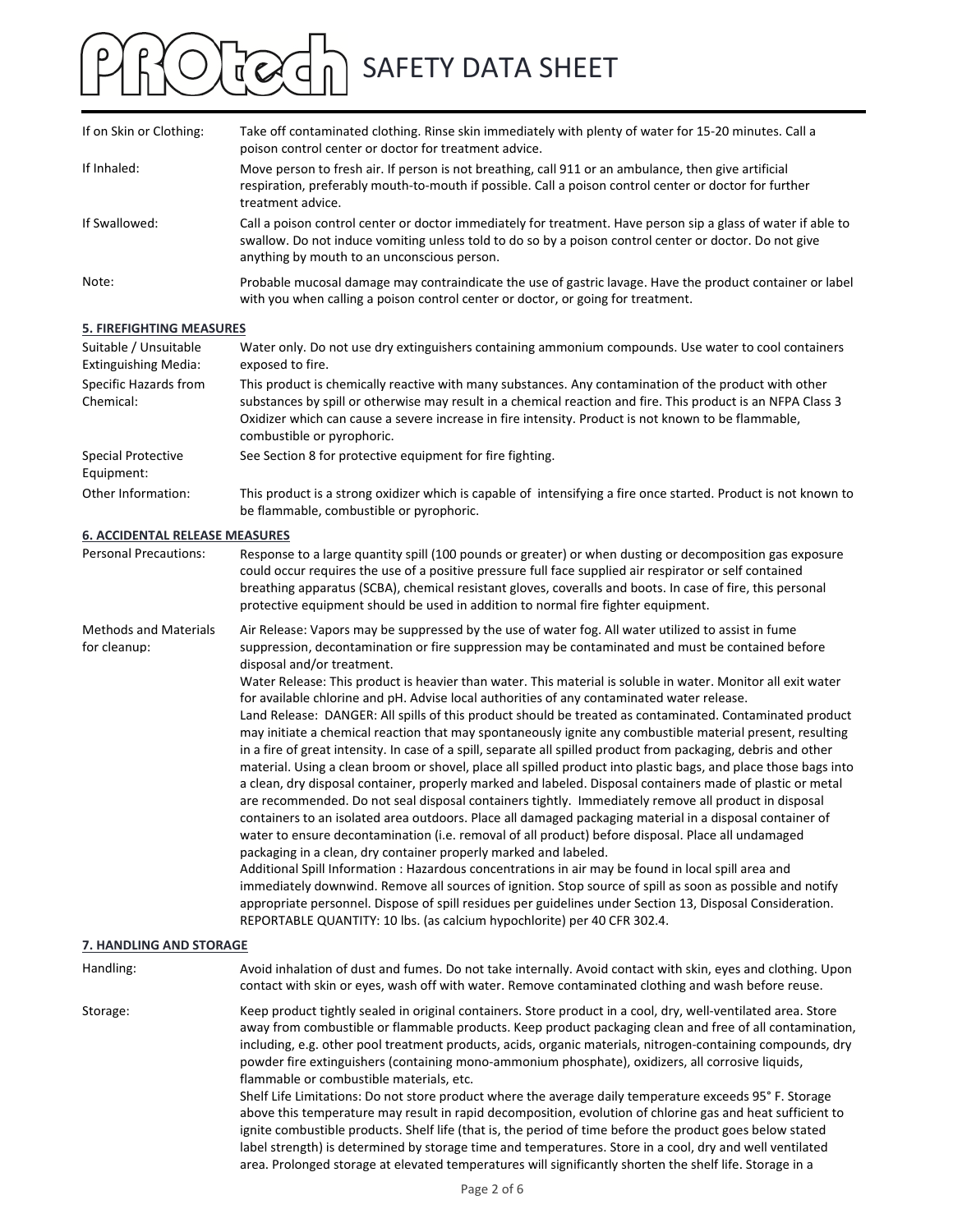climate controlled storage area or building is recommended in those areas where extreme high temperatures occur.

Incompatible Materials for Storage: Do not allow product to come in contact with other materials, including e.g. other pool treatment products, acids, organic materials, nitrogen‐containing compounds, dry powder fire extinguishers (containing mono‐ammonium phosphate), oxidizers, all corrosive liquids, flammable or combustible materials, etc. A chemical reaction with such substances can cause a fire of great intensity. Do not store at temperatures above an average daily temperature of 35° C / 95° F. Storage above this temperature may result in rapid decomposition, evolution of chlorine gas and heat sufficient to ignite combustible products. (NFPA Oxidizer Class 3)

### **8. EXPOSURE CONTROLS / PERSONAL PROTECTIONS**

| OSHA permissible<br>exposure limit:         | CALCIUM HYPOCHLORITE CAS NR.7778-54-3<br>ARCH-OEL*: 1 mg/m3 TWA<br>NIOSH-IDLH: 37 - 48 mg/m3 Conc based on IDLH concentration of chlorine                                                                                                                                                                                                                                                                                                                                                                                                                                                                                                                                                                                                                                                                                                                                           |
|---------------------------------------------|-------------------------------------------------------------------------------------------------------------------------------------------------------------------------------------------------------------------------------------------------------------------------------------------------------------------------------------------------------------------------------------------------------------------------------------------------------------------------------------------------------------------------------------------------------------------------------------------------------------------------------------------------------------------------------------------------------------------------------------------------------------------------------------------------------------------------------------------------------------------------------------|
|                                             | CALCIUM HYDROXIDE CAS NR. 1305-62-0<br>ACGIH: 5 mg/m3 TWA                                                                                                                                                                                                                                                                                                                                                                                                                                                                                                                                                                                                                                                                                                                                                                                                                           |
|                                             | *ARCH-OEL - Arch recommended Occupational Exposure Guideline                                                                                                                                                                                                                                                                                                                                                                                                                                                                                                                                                                                                                                                                                                                                                                                                                        |
| <b>Appropriate Engineering</b><br>Controls: | Ventilation: Local exhaust ventilation or other engineering controls are normally required when handling or<br>using this product to keep airborne exposures below the TLV, PEL or other recommended exposure limit.                                                                                                                                                                                                                                                                                                                                                                                                                                                                                                                                                                                                                                                                |
| Individual Protection<br>Measures:          | Respiratory Protection: Wear a NIOSH approved respirator if levels above the exposure limits are possible.<br>Respirator Type : A NIOSH approved full-face air purifying respirator equipped with combination<br>chlorine/P100 cartridges. Air purifying respirators should not be used in oxygen deficient or IDLH<br>atmospheres or if exposure concentrations exceed ten (10) times the published limit.<br>Skin Protection: Wear impervious gloves to avoid skin contact. A full impervious suit is recommended if<br>exposure is possible to a large portion of the body. A safety shower should be provided in the immediate<br>work area.<br>Eye Protection: Use chemical goggles. Emergency eyewash should be provided in the immediate work area.<br>Protective Clothing Type: Neoprene, Nitrile, Natural rubber (This includes: gloves, boots, apron, protective<br>suit) |

### **9. PHYSICAL AND CHEMICAL PROPERTIES**

|                                  | Appearance: Free flowing white powder          |                                                           | Flammability (solid/gas): Chemically reactive with many<br>substances. |
|----------------------------------|------------------------------------------------|-----------------------------------------------------------|------------------------------------------------------------------------|
|                                  | Odor: Chlorine-like                            | Upper/lower Flammability or Not Applicable                |                                                                        |
|                                  | Odor Threshold: No data available              | Exposure limits:                                          |                                                                        |
|                                  |                                                | Vapor Pressure: Not Applicable                            |                                                                        |
|                                  | pH: 10.4 - 10.8 @ 25°C (in 1% distilled water) | Vapor Density: Not Applicable                             |                                                                        |
| Melting                          | Not Applicable                                 | Density: 0.8g/cc                                          |                                                                        |
| Point/Freezing Point:            |                                                |                                                           | Solubility(ies): 18% @ 25°C in water                                   |
| Initial Boiling                  | Not Applicable                                 | Partition Coefficient: n-octanol/water: No data available |                                                                        |
| Point/Boiling Range:             |                                                | Auto-ignition Temperature: Not Applicable                 |                                                                        |
|                                  | Flash Point: Not Applicable                    | Decomposition Temperature: 338 - 356°F (170 - 180°C)      |                                                                        |
| Evaporation Rate: Not Applicable |                                                |                                                           | Viscosity: No data available                                           |
|                                  |                                                |                                                           |                                                                        |

### **10. STABILITY AND REACTIVITY**

| Stability/Reactivity:                           | Product is not sensitive to mechanical shock or impact. Product is not sensitive to electrical static discharge.<br>Product will not undergo hazardous polymerization. Product is an NFPA Class 3 oxidizer which can cause a<br>severe increase in fire intensity. Not pyrophoric. Not an organic peroxide. If subjected to excessive<br>temperatures, the product may undergo rapid decomposition, evolution of chlorine gas, and heat sufficient<br>to ignite combustible substances. If product is exposed to small amounts of water, it can react violently to<br>produce heat and toxic gases and spatter. Use copious amounts of water for fires involving this product. |
|-------------------------------------------------|--------------------------------------------------------------------------------------------------------------------------------------------------------------------------------------------------------------------------------------------------------------------------------------------------------------------------------------------------------------------------------------------------------------------------------------------------------------------------------------------------------------------------------------------------------------------------------------------------------------------------------------------------------------------------------|
| Possibilities of<br><b>Hazardous Reactions:</b> | Hazardous Polymerization: Will Not Occur.                                                                                                                                                                                                                                                                                                                                                                                                                                                                                                                                                                                                                                      |
| Conditions to Avoid:                            | Do not store next to heat source, in direct sunlight, or elevated storage temperature. Do not store where                                                                                                                                                                                                                                                                                                                                                                                                                                                                                                                                                                      |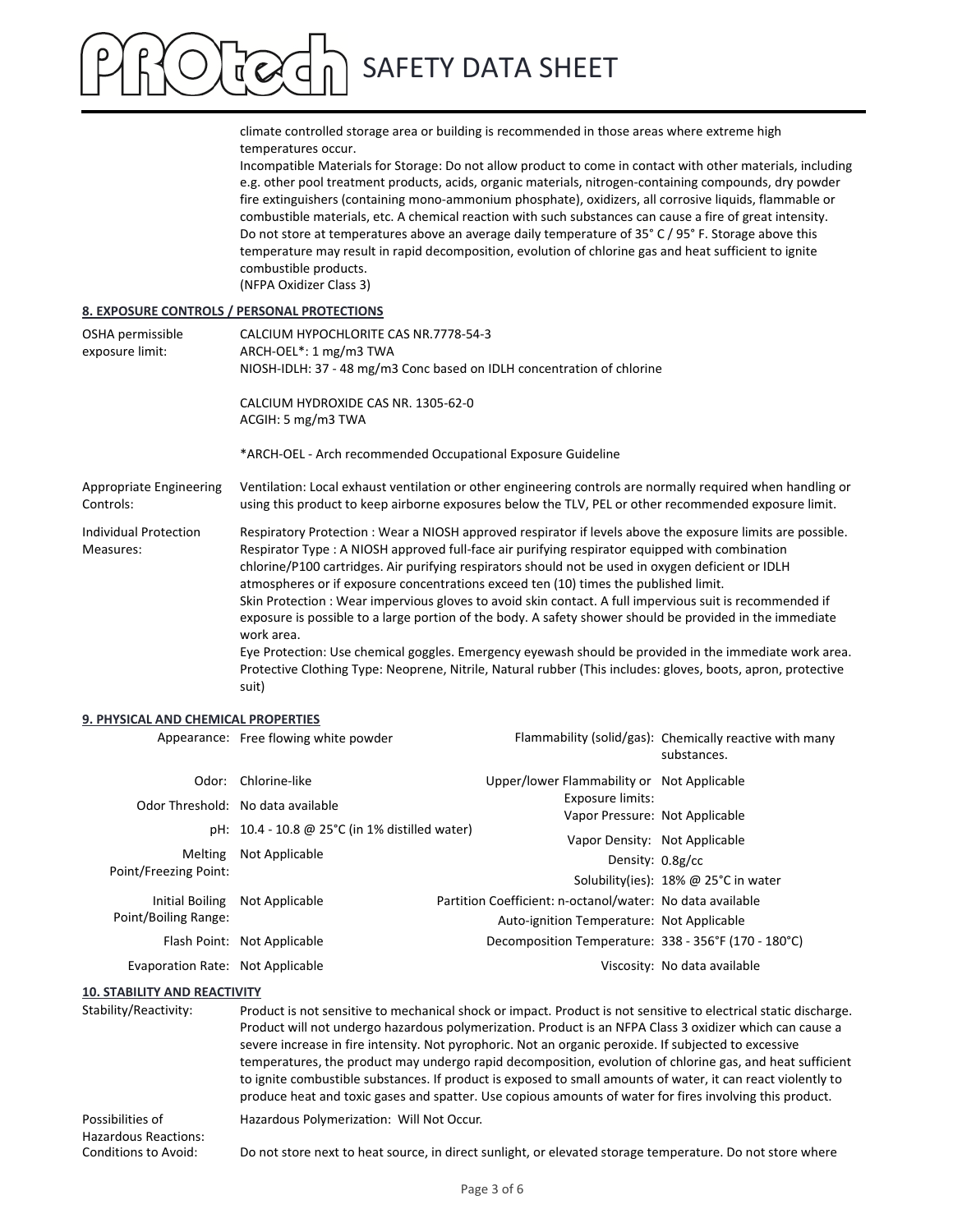## SAFETY DATA SHEET  $O(\log d)$

|                                       | the daily average temperature exceeds 95°F. Prevent ingress of humidity and moisture into container or<br>package. Always close the lid.                                                                                                                                                                                                                                                                                                                                                                                                                                                                                                                                                                                                                                                                                  |
|---------------------------------------|---------------------------------------------------------------------------------------------------------------------------------------------------------------------------------------------------------------------------------------------------------------------------------------------------------------------------------------------------------------------------------------------------------------------------------------------------------------------------------------------------------------------------------------------------------------------------------------------------------------------------------------------------------------------------------------------------------------------------------------------------------------------------------------------------------------------------|
| Incompatible Materials:               | This product is chemically reactive with many substances, including, e.g., other pool treatment products,<br>acids, organics, nitrogen-containing compounds, dry powder fire extinguishers (containing mono-<br>ammonium phosphate), oxidizers, corrosive, flammable or combustible materials. Do not allow product to<br>contact any foreign matter, including other water treatment products. Contamination or improper use may<br>cause a fire of great intensity, explosion or the release of toxic gases. If product is exposed to small amounts<br>of water, it can react violently to produce heat and toxic gases and spatter.                                                                                                                                                                                    |
| Hazardous Decomposition<br>Materials: | Chlorine.                                                                                                                                                                                                                                                                                                                                                                                                                                                                                                                                                                                                                                                                                                                                                                                                                 |
| <b>11. TOXICOLOGICAL INFORMATION</b>  |                                                                                                                                                                                                                                                                                                                                                                                                                                                                                                                                                                                                                                                                                                                                                                                                                           |
| <b>Acute Toxicity:</b>                | COMPONENT ANIMAL TOXICITY:<br>Oral LD50 value:<br>65% CALCIUM HYPOCHLORITE LD50 = 850 mg/kg Rat<br>SODIUM CHLORIDE LD50 = $3,000$ mg/kg Rat<br>CALCIUM CHLORIDE LD50 = 1,000 mg/kg Rat<br>CALCIUM HYDROXIDE LD50 = 7,340 mg/kg Rat                                                                                                                                                                                                                                                                                                                                                                                                                                                                                                                                                                                        |
|                                       | Dermal LD50 value:                                                                                                                                                                                                                                                                                                                                                                                                                                                                                                                                                                                                                                                                                                                                                                                                        |
|                                       | 65% CALCIUM HYPOCHLORITE LD50 > 2,000 mg/kg Rabbit                                                                                                                                                                                                                                                                                                                                                                                                                                                                                                                                                                                                                                                                                                                                                                        |
|                                       | SODIUM CHLORIDE LD50 > 10,000 mg/kg Rabbit                                                                                                                                                                                                                                                                                                                                                                                                                                                                                                                                                                                                                                                                                                                                                                                |
|                                       | CALCIUM CHLORIDE LD50 = 2,630 mg/kg Rat<br>CALCIUM HYDROXIDE No data                                                                                                                                                                                                                                                                                                                                                                                                                                                                                                                                                                                                                                                                                                                                                      |
|                                       |                                                                                                                                                                                                                                                                                                                                                                                                                                                                                                                                                                                                                                                                                                                                                                                                                           |
|                                       | Inhalation LC50 value:<br>65% CALCIUM HYPOCHLORITE Inhalation LC50 1 h, (Nose Only) = 2.04 mg/l Rat<br>65% CALCIUM HYPOCHLORITE Inhalation LC50 4 h, (Nose Only) = 0.51 mg/l Rat<br>SODIUM CHLORIDE Inhalation LC50 1 h > 42 mg/l Rat<br>CALCIUM CHLORIDE No data<br>CALCIUM HYDROXIDE No data                                                                                                                                                                                                                                                                                                                                                                                                                                                                                                                            |
|                                       |                                                                                                                                                                                                                                                                                                                                                                                                                                                                                                                                                                                                                                                                                                                                                                                                                           |
|                                       | PRODUCT ANIMAL TOXICITY:                                                                                                                                                                                                                                                                                                                                                                                                                                                                                                                                                                                                                                                                                                                                                                                                  |
|                                       | Oral LD50 value: LD50 Approximately 800 mg/kg Rat                                                                                                                                                                                                                                                                                                                                                                                                                                                                                                                                                                                                                                                                                                                                                                         |
|                                       | Dermal LD50 value: LD50 > 2,000 mg/kg Rabbit<br>Inhalation LC50 1.00 h (Nose Only) > 2.04 mg/l Rat                                                                                                                                                                                                                                                                                                                                                                                                                                                                                                                                                                                                                                                                                                                        |
|                                       | Inhalation LC50 4 h (Nose Only) > 0.51 mg/l Rat                                                                                                                                                                                                                                                                                                                                                                                                                                                                                                                                                                                                                                                                                                                                                                           |
|                                       |                                                                                                                                                                                                                                                                                                                                                                                                                                                                                                                                                                                                                                                                                                                                                                                                                           |
|                                       | Skin Irritation: Dry material causes moderate skin irritation. Wet material causes skin burns.<br>Eye Irritation: Corrosive to eyes.                                                                                                                                                                                                                                                                                                                                                                                                                                                                                                                                                                                                                                                                                      |
|                                       | Skin Sensitization: This material is not known or reported to be a skin or respiratory sensitizer.                                                                                                                                                                                                                                                                                                                                                                                                                                                                                                                                                                                                                                                                                                                        |
|                                       | ACUTE TOXICITY: This product is corrosive to all tissues contacted and upon inhalation, may cause irritation<br>to mucous membranes and respiratory tract. The dry material is irritating to the skin. However when wet, it<br>will produce burns to the skin.                                                                                                                                                                                                                                                                                                                                                                                                                                                                                                                                                            |
| Chronic Toxicity:                     | There are no known or reported effects from repeated exposure except those secondary to burns.                                                                                                                                                                                                                                                                                                                                                                                                                                                                                                                                                                                                                                                                                                                            |
| Reproductive Toxicity:                | Calcium hypochlorite has been tested for teratogenicity in laboratory animals. Results of this study have<br>shown that calcium hypochlorite is not a teratogen.<br>CALCIUM CHLORIDE is not known or reported to cause reproductive or developmental toxicity.                                                                                                                                                                                                                                                                                                                                                                                                                                                                                                                                                            |
| Carcinogenicity:                      | This product is not known or reported to be carcinogenic by any reference source including IARC, OSHA,<br>NTP or EPA. One hundred mice were exposed dermally 3 times a week for 18 months to a solution of<br>calcium hypochlorite. Histopathological examination failed to show an increased incidence of tumors. IARC<br>(International Agency for Research on Cancer) reviewed studies conducted with several hypochlorite salts.<br>IARC has classified hypochlorite salts as having inadequate evidence for carcinogenicity to humans and<br>animals. IARC therefore considers hypochlorite salts to be not classifiable as to their carcinogenicity to<br>humans (Group 3 Substance).<br>CALCIUM CHLORIDE is not known or reported to be carcinogenic by any reference source including IARC,<br>OSHA, NTP, or EPA. |
| Mutagenicity:                         | Calcium hypochlorite has been tested in the Dominant lethal assay in male mice, and it did not induce a                                                                                                                                                                                                                                                                                                                                                                                                                                                                                                                                                                                                                                                                                                                   |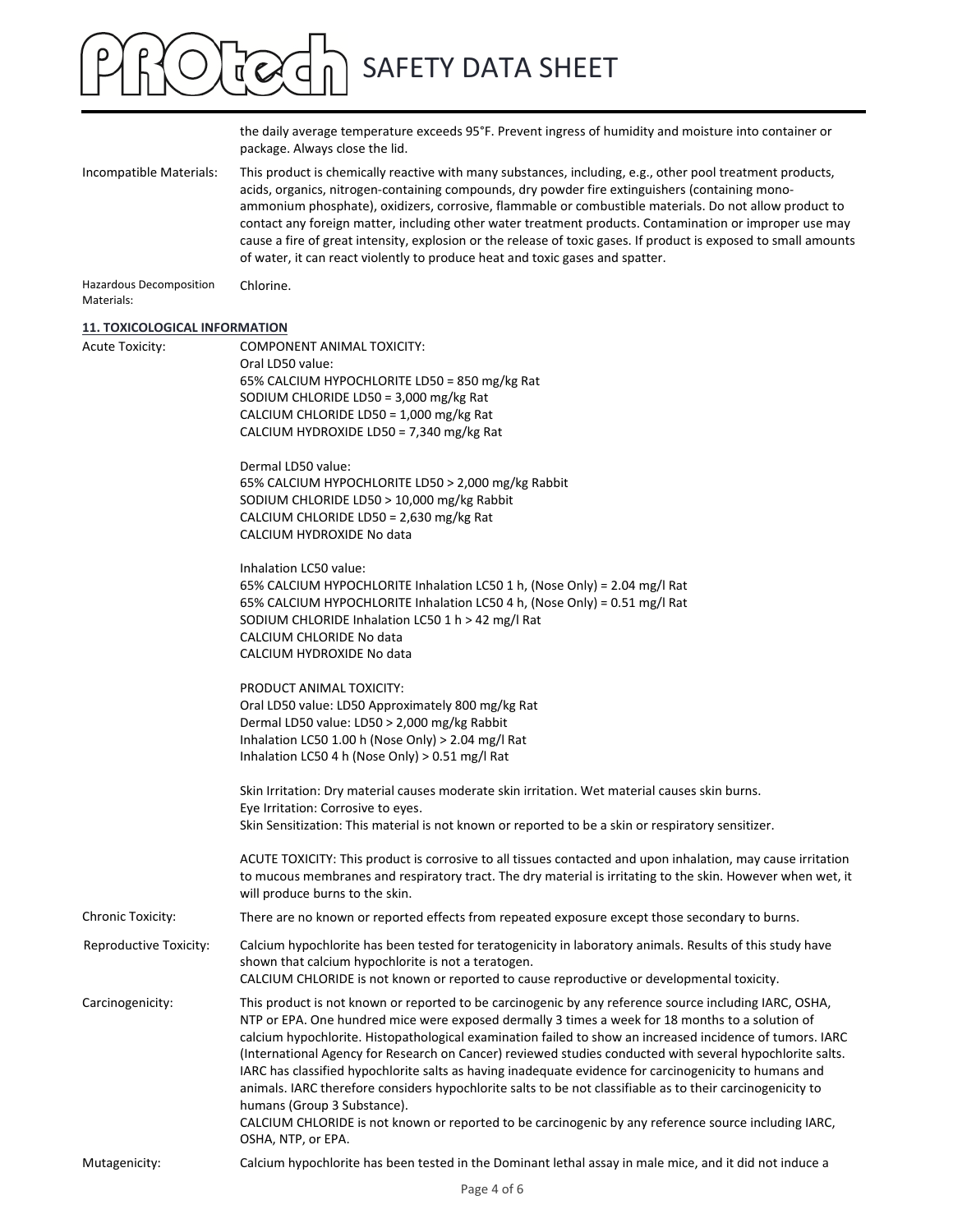dominant lethal response. Calcium hypochlorite has been reported to produce mutagenic activity in two in vitro assays. It has, however, been shown to lack the capability to produce mutations in animals based on results from the micronucleus assay. In vitro assays frequently are inappropriate to judge the mutagenic potential of bactericidal chemicals due to a high degree of cellular toxicity. The concentration which produces mutations in these in vitro assays is significantly greater than the concentrations used for disinfection. Based on high cellular toxicity in in vitro assays and the lack of mutagenicity in animals, the risk of genetic damage to humans is judged not significant.

CALCIUM CHLORIDE was determined to be non‐mutagenic in the Ames assay. It was also shown to be non‐ clastogenic in the chromosomal aberration test.

### **12. ECOLOGICAL INFORMATION**

| <b>Aquatic Toxicity:</b>      | CALCIUM HYPOCHLORITE<br>Bluegill - (nominal, static). 96 h LC50 0.088 mg/l<br>Rainbow trout (Salmo gairdneri), - (nominal, static). 96 h LC50 0.16 mg/l<br>Daphnia magna, - (nominal, static). 48 h LC50 0.11 mg/l                                                                                                                                                                                                                                                                                                                                   |
|-------------------------------|------------------------------------------------------------------------------------------------------------------------------------------------------------------------------------------------------------------------------------------------------------------------------------------------------------------------------------------------------------------------------------------------------------------------------------------------------------------------------------------------------------------------------------------------------|
|                               | <b>CALCIUM CHLORIDE</b><br>Bluegill - (nominal, static). 96 h LC50 = 10,650 mg/l<br>Mosquito fish - (nominal, static). 96 h LC50 = 13,400 mg/l<br>Fathead minnow (Pimephales promelas), (nominal, static). 96 h LC50 = 4,630 mg/l<br>Daphnia magna, - (nominal, static). 48 h LC50= 2,770 mg/l<br>Ceriodaphnia dubia - (nominal, static). 48 h LC50= 1,830 mg/l<br>Nitzschia linearis (diatom) - (nominal, static). 5 day LC50 = 3,130 mg/l                                                                                                          |
| Avian Toxicity:               | CALCIUM HYPOCHLORITE<br>Bobwhite quail - Dietary LC50 > 5,000 ppm<br>Mallard ducklings - Dietary LC50 > 5,000 ppm<br>Bobwhite quail - Oral LD50 3,474 mg/kg                                                                                                                                                                                                                                                                                                                                                                                          |
| <b>Environmental Hazards:</b> | This product is highly toxic to fish and other aquatic organisms. Do not discharge effluent containing this<br>product into lakes, ponds, streams, estuaries, oceans or public waters unless in accordance with the<br>requirements of a National Pollutant Discharge Elimination System (NPDES) permit and the permitting<br>authority has been notified in writing prior to discharge. Do not discharge effluent containing this product<br>to sewer systems without previously notifying the local sewage treatment plant authority. For guidance |

contact your State Water Board or Regional Office of the EPA.

#### **13. DISPOSAL CONSIDERATIONS**

| Disposal: | CARE MUST BE TAKEN TO PREVENT ENVIRONMENTAL CONTAMINATION FROM THE USE OF THE MATERIAL.<br>THE USER OF THE MATERIAL HAS THE RESPONSIBILITY TO DISPOSE OF UNUSED MATERIAL. RESIDUES AND                                  |
|-----------|-------------------------------------------------------------------------------------------------------------------------------------------------------------------------------------------------------------------------|
|           | CONTAINERS IN COMPLIANCE WITH ALL RELEVANT LOCAL, STATE AND FEDERAL LAWS AND REGULATIONS                                                                                                                                |
|           | REGARDING TREATMENT, STORAGE AND DISPOSAL FOR HAZARDOUS AND NONHAZARDOUS WASTES.                                                                                                                                        |
|           | Pesticide wastes may be hazardous. Improper disposal of excess pesticide, spray mixture, or rinsate is a                                                                                                                |
|           | violation of Federal Law. If these wastes cannot be disposed of by use according to label instructions,                                                                                                                 |
|           | contact your State Pesticide or Environmental Control Agency, or the hazardous Waste representative at                                                                                                                  |
|           | the EPA Regional Office for guidance.                                                                                                                                                                                   |
|           | If this product becomes a waste, it meets the criteria of a hazardous waste as defined under 40 CFR 261 and<br>would have the following EPA hazardous waste number: D001. If this product becomes a waste, it will be a |
|           | hazardous waste which is subject to the Land Disposals restrictions under 40 CFR 268 and must be managed<br>accordingly.                                                                                                |
|           | Disposal Methods: As a hazardous solid waste it should be disposed of in accordance with local, state and<br>federal regulations.                                                                                       |

Potential US EPA Waste Codes : D001

### **14. TRANSPORATION INFORMATION**

Transportation: Please refer to applicable regulations or call company noted under Section I.

### **15. REGULATORY INFORMATION**

| TSCA:            | USA: Reported in the EPA TSCA Inventory.                                                                                                                                             |
|------------------|--------------------------------------------------------------------------------------------------------------------------------------------------------------------------------------|
| SARA (311, 312): | Health: Immediate (Acute) Health Hazard<br>Physical: Fire Hazard                                                                                                                     |
| <b>SARA 313:</b> | This material does not contain any chemical components with known CAS numbers that exceed the<br>threshold (De Minimis) reporting levels established by SARA Title III, Section 313. |